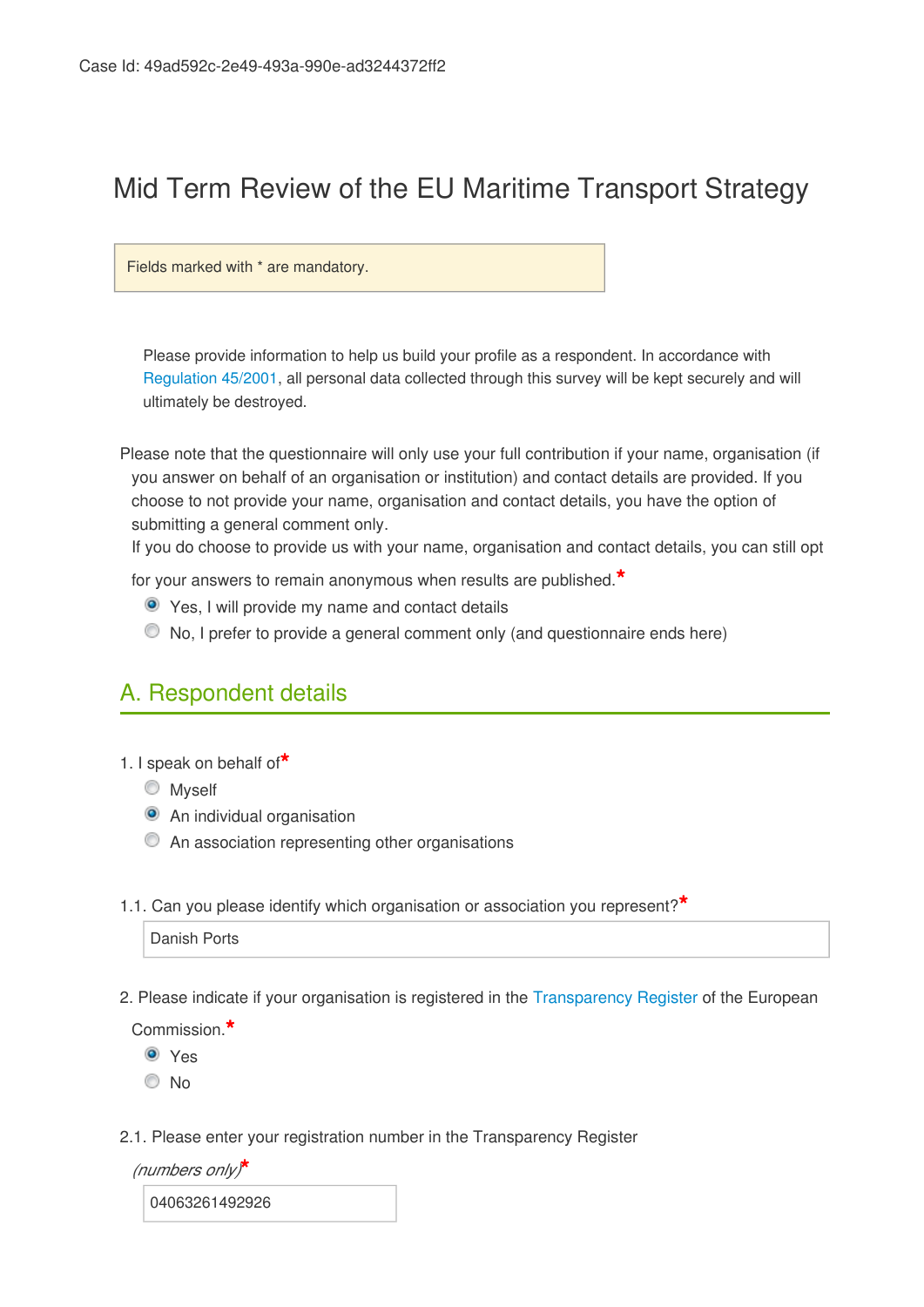#### 3. First name**\***

Bjarne

### 4. Last name**\***

Henriksen

### 5. Address**\***

Weidekampsgade 10

### 6. City**\***

Copenhagen

#### 7. Email address**\***

blh@danskehavne.dk

#### 8. Please indicate your country of origin.**\***

|--|--|--|

- 9. Which of the following categories best describes your activity or that of your members?**\***
	- Public authority (Member State Representative, Ministry, Agency, other)
	- Port authority, harbour master or port manager or other port service provider Other port service provider (terminal operator, stevedoring company, warehouse
	- operator, barge terminal operator, rail terminal operator, passenger service operator, marine service provider, towage provider, mooring operator, ice-breaking, dredging, bunkering, and environmental service provider, or other service provider)
	- Shipping company or shipping agency: ship-owning company, shipmanagement company, ship operator, etc.
	- C Shipmaster or other crew member
	- **O** Individual or Association with expertise on Maritime Transport
	- Other (please specify)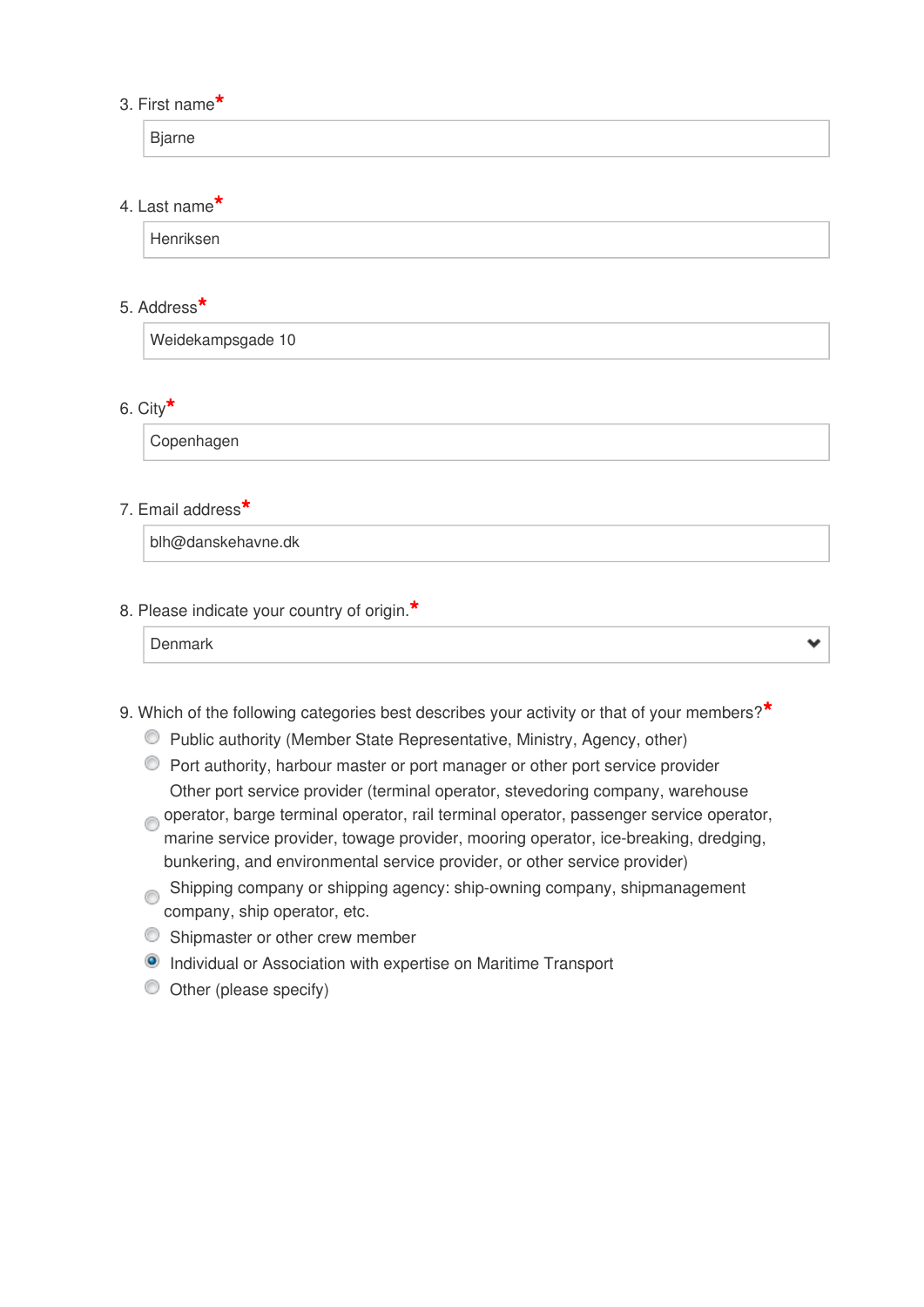- 10. What is the size of your organisation?**\***
	- Micro company (less than 10 employees, up to  $E$ 2 million turnover, or balance sheet up to €2 million)
	- Small company (less than 50 employees, up to €10 million turnover, or balance sheet up to €10 million)
	- Medium size company (up to 249 employees, up to €50 million turnover, or balance sheet total up to €43 million)
	- Large corporation (250 employees or more, more than €50 million turnover, and balance sheet total of more than €43 million)
	- Organisation representing group of stakeholders
	- C Local Authority
	- **National Authority**
	- **European Authority**
	- $\textcircled{1}$  I don't know
	- Other (Please specify)
- 11. Please, specify geographical area within which you operate?

*If you do not indicate any region, your answer shall be considered of general nature (you can tick several boxes)*

- Baltic Sea
- **North Sea (incl. English Channel)**
- **Natlantic Ocean**
- West Mediterranean
- East Mediterranean (including Adriatic) and Black Sea
- **Deta** Other geographical area (please specify)
- 11.1. Please specify the other geographical area**\***

Arctic (due to Greenland)

12. Contributions received from this survey may be published on the European Commission's website, with the identity of the contributor. Do you agree to your contribution being published

under your name?**\***

- My contribution may be published under the name indicated
- $\bullet$  My contribution may be published but should be kept anonymous
- $\bullet$  I do not wish any of my contributions to be published
- 13. May the Commission contact you, in case further details on the submitted information in this

questionnaire are required?**\***

- Yes
- © No
- B. Objectives Envisaged Actions & Initiatives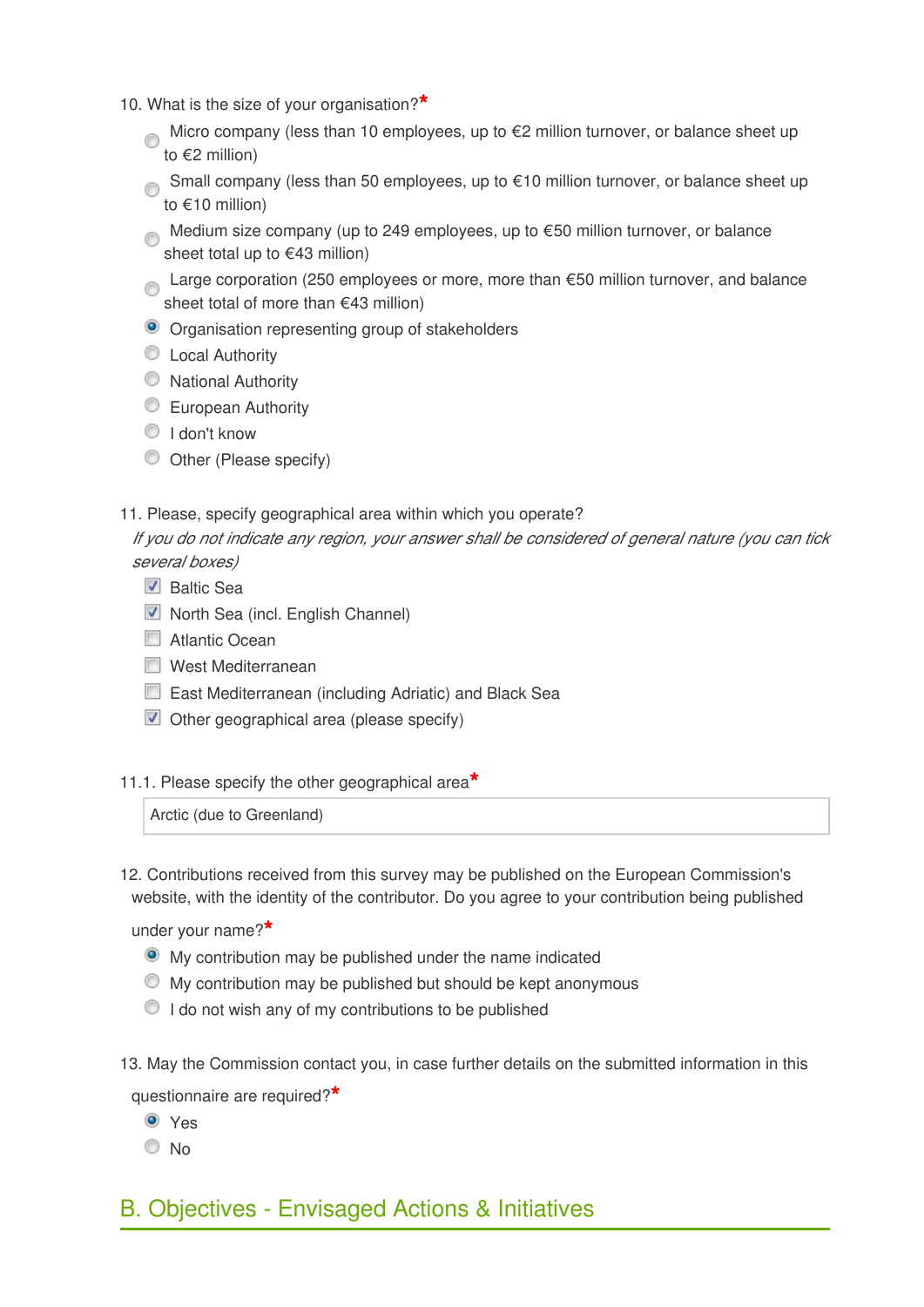# B.1. In general

1. The mid-term review of the EU Maritime Transport Strategy should place more emphasis on

|                                                                                              | Strongly<br>agree | Agree          | Neutral   | Disagree  | Strongly<br>disagree |
|----------------------------------------------------------------------------------------------|-------------------|----------------|-----------|-----------|----------------------|
| Competitiveness of the EU<br>shipping industry                                               |                   |                | $\bullet$ |           |                      |
| Increasing the attractiveness and<br>employability of the maritime<br>professions            |                   | $\circledcirc$ |           |           |                      |
| Enhancing ship safety and the<br>protection of human life at sea                             | n                 | ∩              | $\bullet$ | M         |                      |
| Improving the environmental<br>performance of shipping                                       | n                 | ۰              | ∩         |           |                      |
| Enhancing maritime transport<br>security                                                     | ∩                 | ∩              | ∩         | $\bullet$ |                      |
| Promoting alternative fuels for<br>ships                                                     | ∩                 | ⋒              | ∩         | ۰         |                      |
| Improving ports efficiency                                                                   | ⊙                 | $\circledcirc$ | ⊙         | 0         | ⊙                    |
| Enhancing the promotion of short<br>sea shipping                                             | $\bullet$         | ∩              | ∩         | M         | ∩                    |
| Offering equal growth opportunity<br>to small and remote islands and<br>insular states       |                   |                | $\bullet$ |           |                      |
| Simplifying administrative<br>formalities for shipping and the<br>maritime carriage of goods |                   |                |           |           |                      |
| Promotion of maritime research<br>and innovation                                             | ⊙                 | ۰              | ∩         | ∩         |                      |
| Deployment and promotion of<br>digital maritime services                                     | ⊙                 | $\bullet$      | ∩         | ∩         |                      |

# B.2. European Shipping in Globalised Markets

1. Are there areas in which more should be done to further promote a global level playing field in

the maritime transport sector?**\***

- <sup>O</sup> Yes
- No
- $\bigcirc$  I don't know / No opinion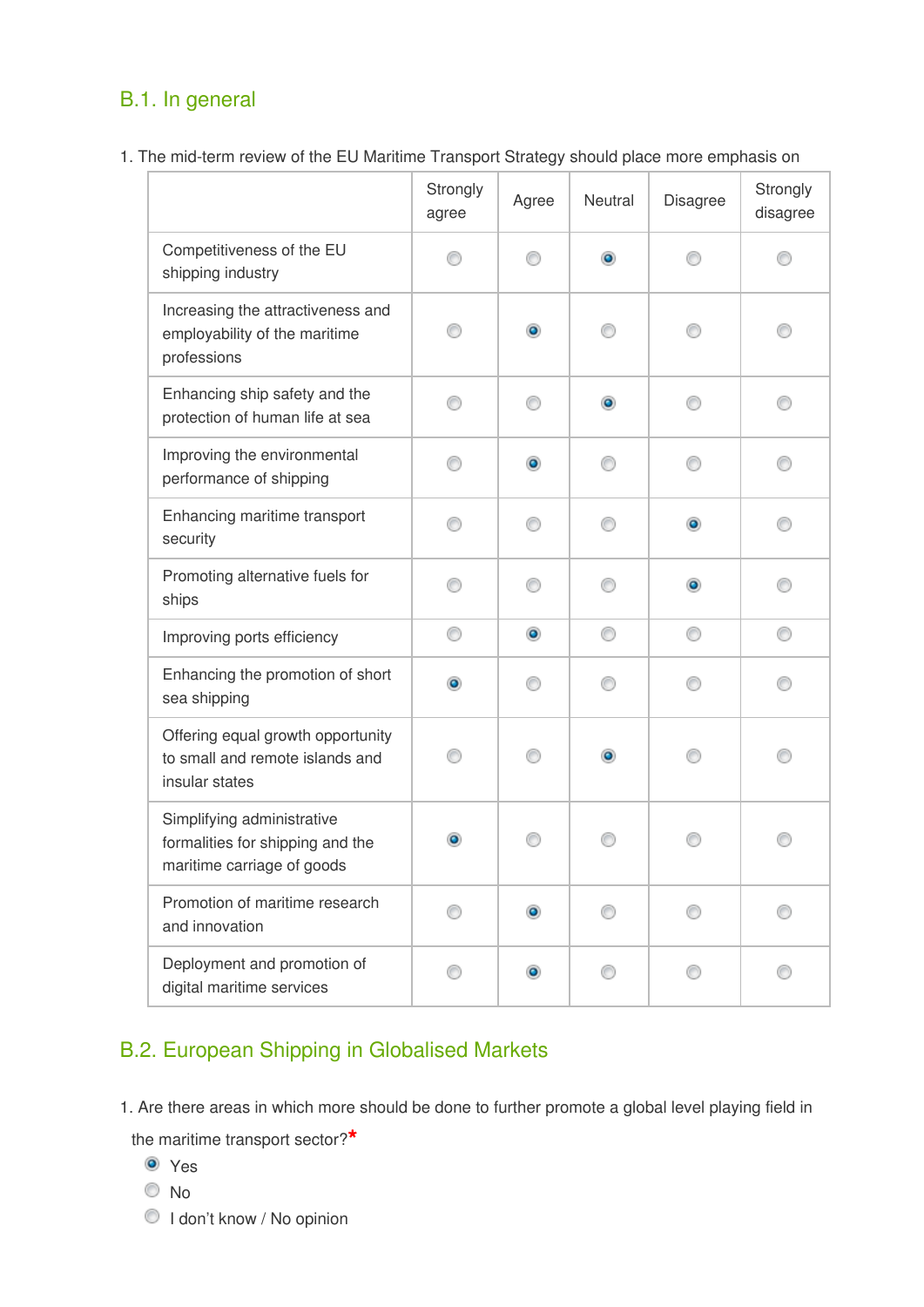2. Please provide suggestions on possible actions or initiatives under these areas.

```
Uniform environmental standards under the IMO. 
Shiting of road freight to rail or waterborne transport.
```
- 3. What challenges or obstacles (i.e. market access) maritime transport faces when trading with non-EU partners?
- 4. Do you agree that EU and its Member states should intensify efforts towards free access to

markets and further liberalisation of trade through bilateral maritime transport agreements?**\***

- Yes
- © No
- $\bigcirc$  I don't know / No opinion
- 5. Are there any specific issues in relation to global shipping markets and bilateral maritime agreements that you wish to raise?

### B.3. Human Resources, Seamanship and Maritime Know-how

1. Do you think the existing rules regarding onboard living and working conditions in shipping as

applied in the EU are effective?**\***

- Yes
- $\bullet$  No (please specify)
- **I** don't know / No opinion
- 2. What actions or initiatives should the EU and its Member States take to improve the attractiveness of maritime careers?

```
General research in shipping, including in intermodal solutions that
create efficient operation and utilization of capacity in ports and
terminals. 
Deployment and promotion of research and investment in offshore wind
(sustainable energy) and marine resources.
```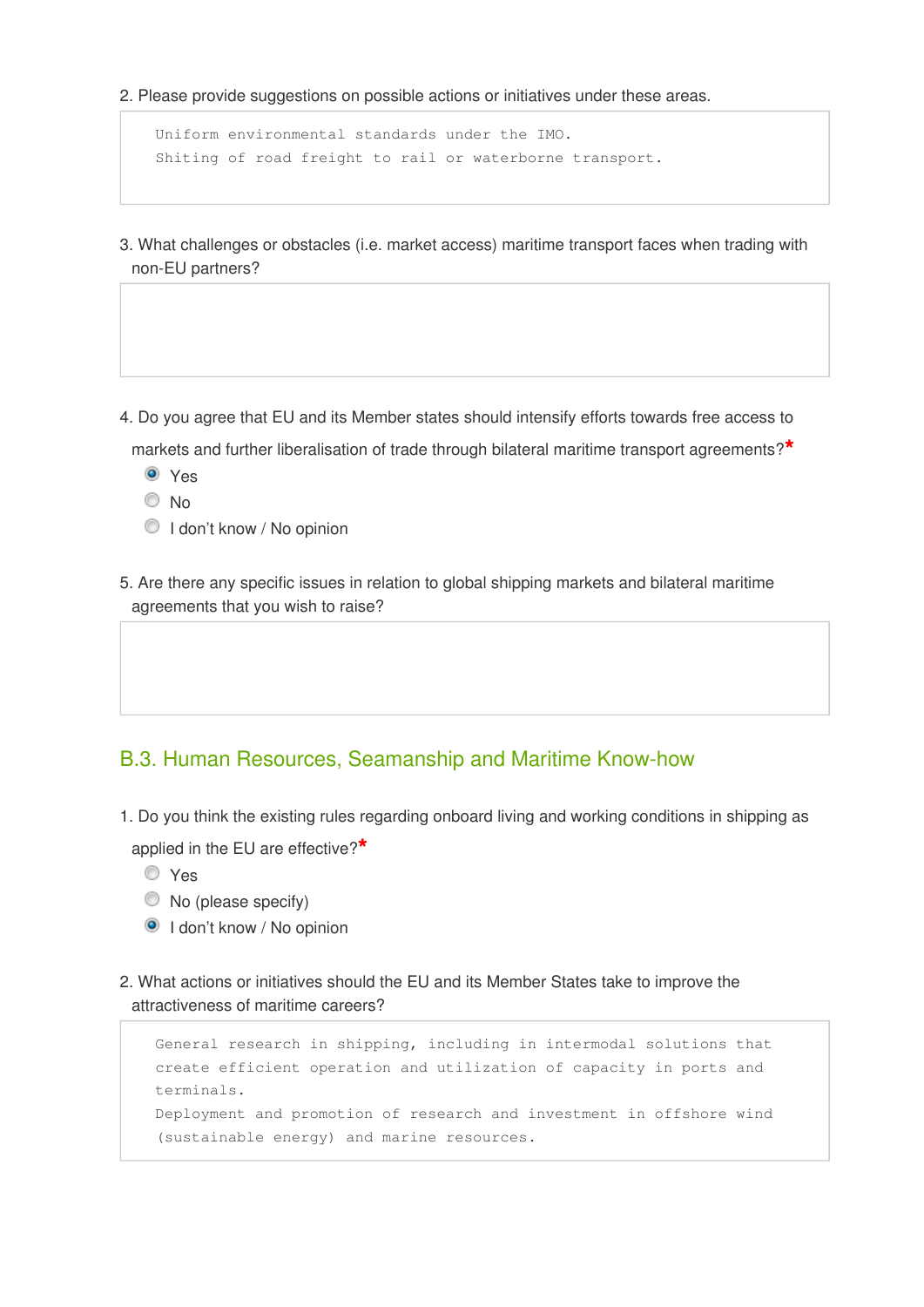3. What actions or initiatives should the EU and its Member States take to improve the skills of seafarers in order to effectively meet the new challenges and technological developments in shipping?

4. What actions or initiatives should the EU and its Member States take in promoting the smart and better use of Information Communication Technologies (ICT) for improving quality of life at sea?

### B.4. Quality Shipping as a key competitive advantage

1. In which areas should the EU and its Member States do more to improve the quality of EU shipping / maritime cluster?

Under the Connecting Europe Facility: TEN-T funding for cluster projects and research of cluster opportunities. Possible mixed call TEN-T+E for investments in offshore wind including the infrastructure investments for offshore wind projects and service operations.

2. Do you think that the existing international and EU legislative framework on ship safety is

adequate?**\***

- **O** Yes
- $\bullet$  No (please specify)
- $\bigcirc$  I don't know / No opinion
- 3. Are there areas in which the EU should do more to improve the environmental performance of

shipping?**\***

- Yes
- $\odot$  No
- $\bigcirc$  I don't know / No opinion
- 4. Please provide suggestions on possible actions or initiatives in these areas.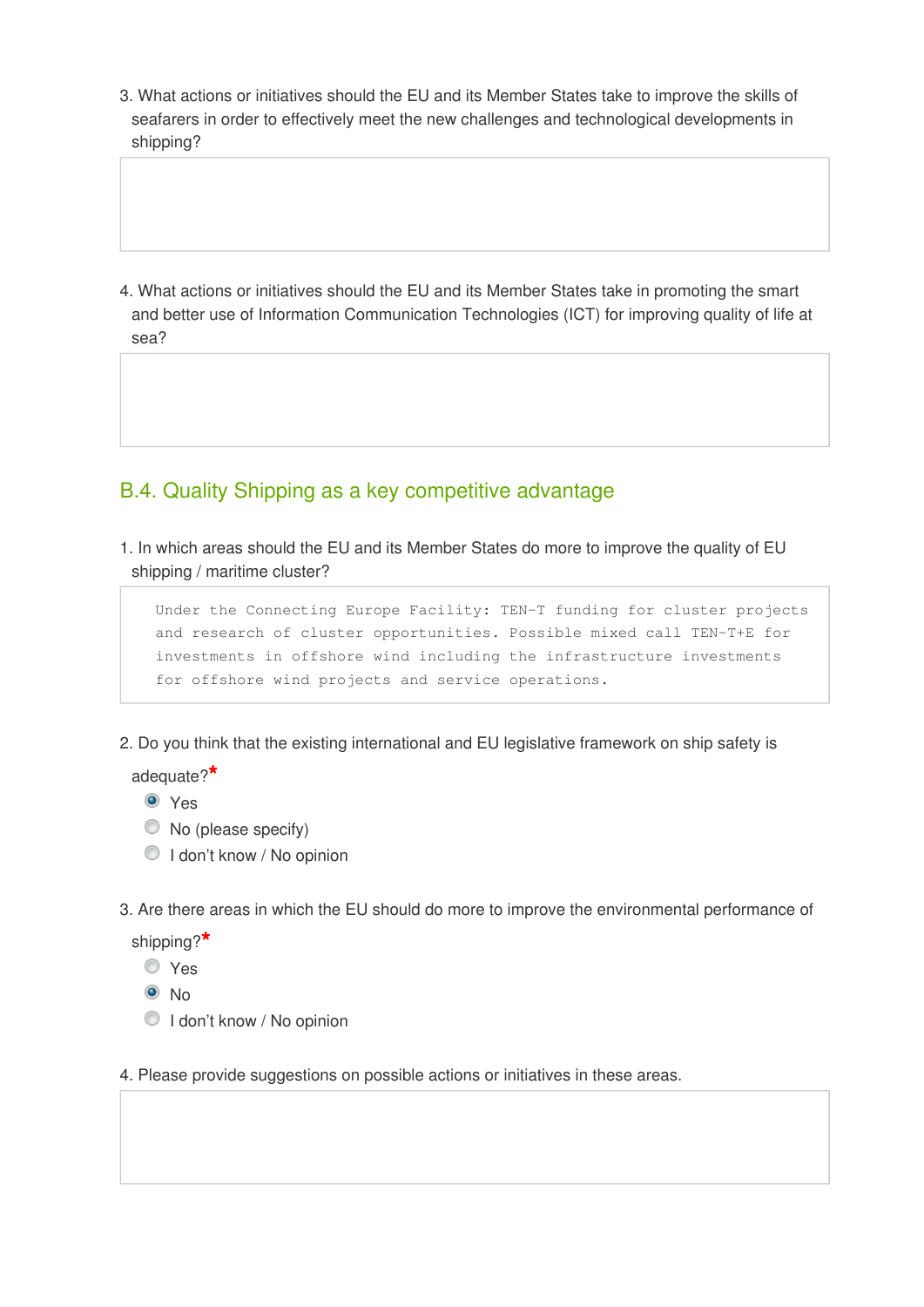5. Do you see a strong trade-off between the environmental performance and the competitiveness

of the EU maritime transport sector?**\***

- Yes
- © No
- **I** don't know / No opinion
- 6. Please provide suggestions on possible actions or initiatives for the promotion of sustainable EU shipping (i.e. meeting environmental challenges whilst maintaining the competitiveness of the sector).

Shipping is the most environmentally friendly mode of transport and will keep its great advantage when meassured by the energy consumption or energy costs per ton or passsenger - kilometer. For shipping to compete successfully against land transport there is a need for the EU to focus on fairplay between the modes of transport and to increase the SECA efforts to include the entire EU, which will create fairplay for European shipping North EU versus South EU.

7. What actions or initiatives should the EU and its Member States take to promote alternative fuel solutions for ships?

EU funding and research

8. What actions or initiatives should the EU and its Member States take to support maritime transport security?

National coordinated strategies and evaluation of the EU implementation of the ISPS code for ports and port facilities

9. Do you expect the EU and its Member States to take specific initiatives to prevent piracy and

armed robbery at sea?**\***

- Yes (please specify)
- © No
- **I** don't know / No opinion

9.1. If so, please specify.

```
Not an EU coastal guard function. 
Coordinated actions covering illegal fishery, drugs, immigration and
piracy
```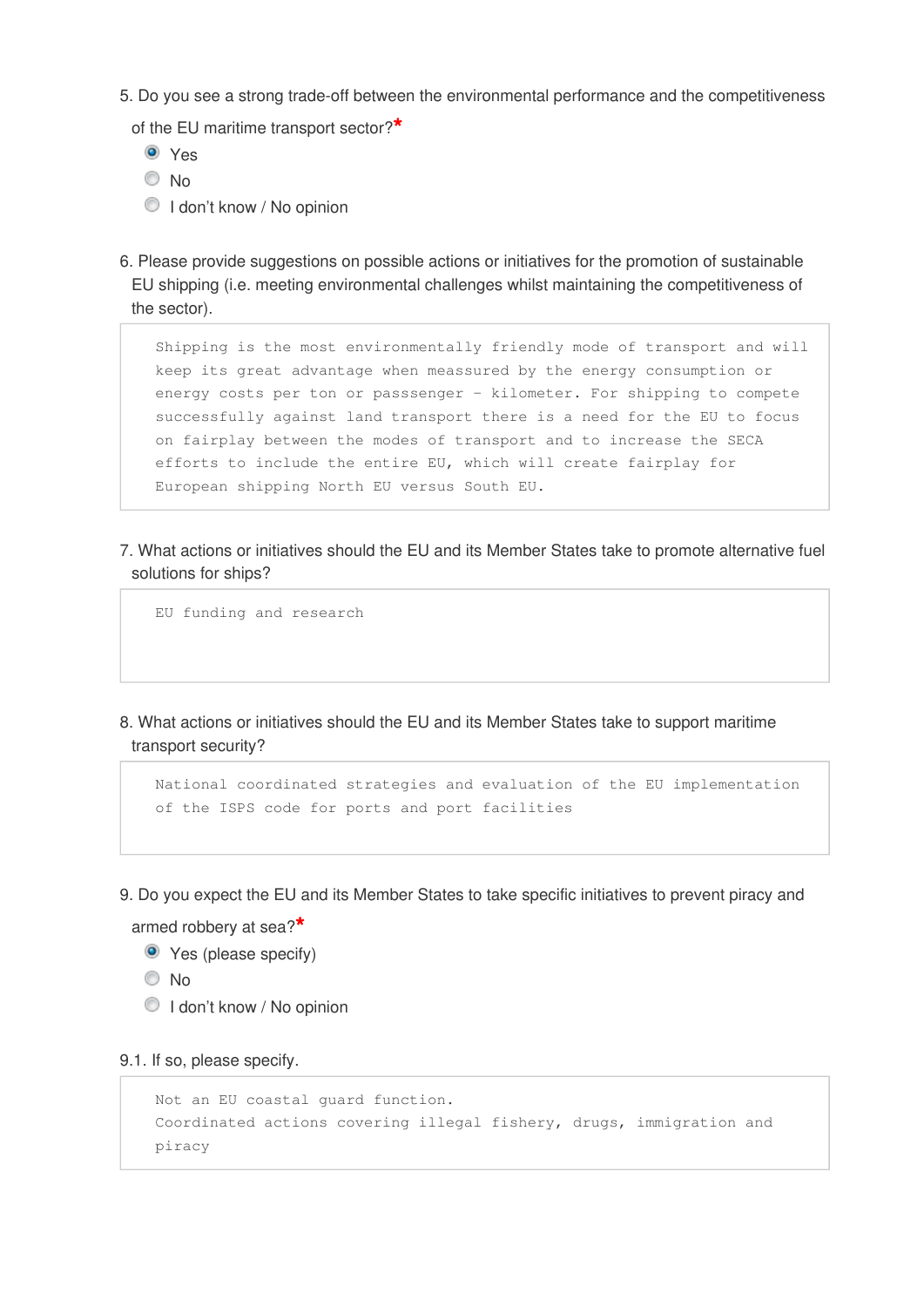10. Are there areas in which the EU should do more to improve the competitiveness of the EU

shipping industry?**\***

Yes (please specify)

© No

 $\bigcirc$  I don't know / No opinion

```
10.1. If so, please specify.
```

```
Fair competition (see 6) and an internal marked for shipping.
```
11. Are you aware of any successful initiatives at international, regional or national level which improves the quality and/or the sustainability and/or the competitiveness of the maritime

transport sector?**\***

- Yes (please specify)
- © No
- $\bigcirc$  I don't know / No opinion

11.1. If so, please specify.

```
The ESPO Green Guide
(http://www.espo.be/index.php?option=com_content&view=article&id=294:esp
o-green-guide&catid=36:highlights)
EcoPorts (http://www.ecoports.com/)
GreenPort and GreenPort Congress (http://www.greenport.com/)
```
12. Are there any successful initiatives or innovative actions applied in your working environment

which contributes to the quality and/or the sustainability of the maritime transport sector?**\***

- **•** Yes (please specify)
- $\odot$  No
- $\bigcirc$  I don't know / No opinion

#### 12.1. If so, please specify.

```
Own initiative in Danish Ports: A toolbox for environmental management
in ports
(http://www.danskehavne.dk/menu/Publikationer/Milj%c3%b8+og+klima/endeli
g-rapport-varktojskasse-til-miljoledelsesmall.pdf)
```
## B.5. Exploiting the full potential of short-sea shipping and sea transport services for business and citizens in Europe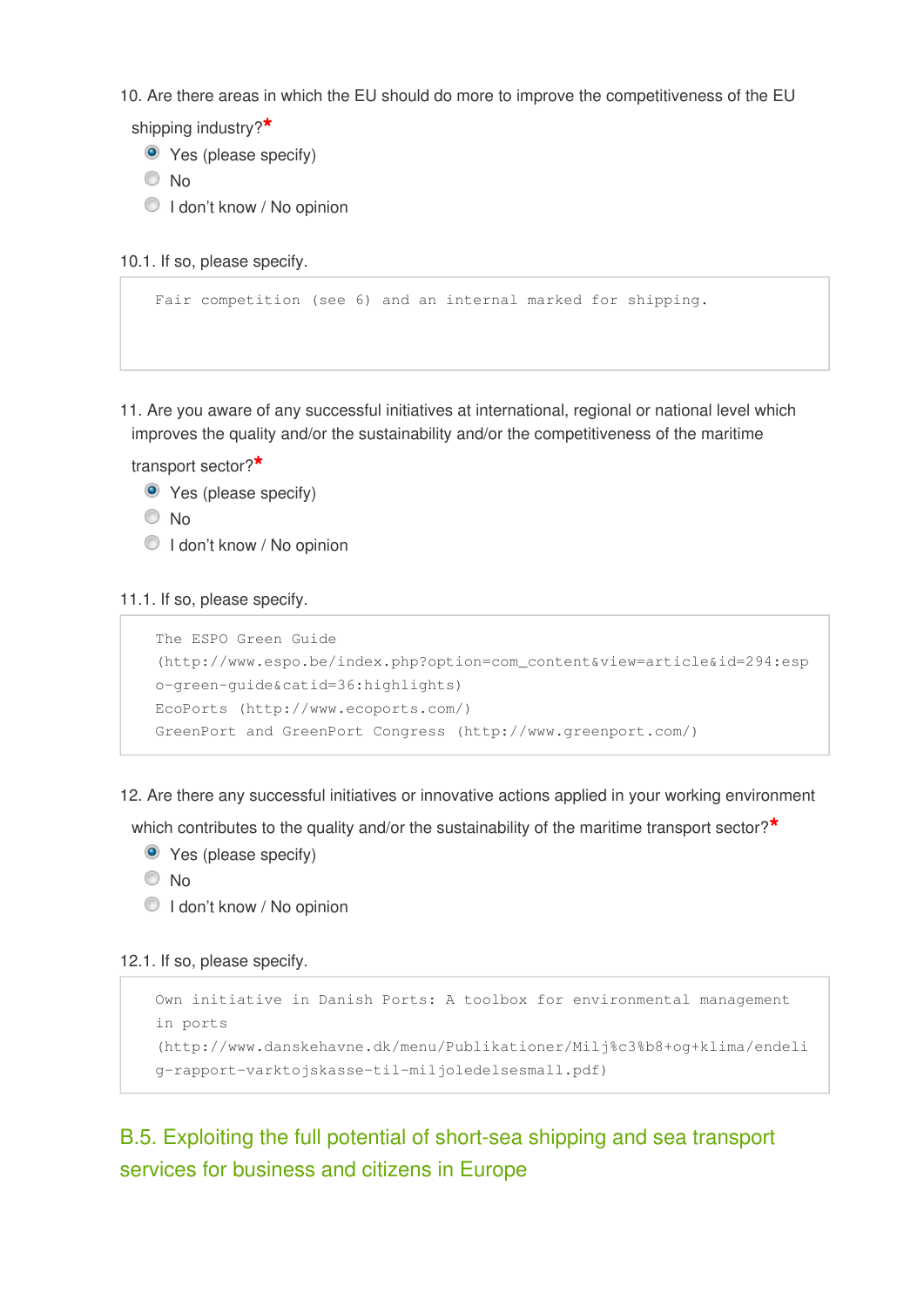1. Are there areas in which the EU and its Member States should do more to promote short-sea

shipping?**\***

- Yes (please specify)
- © No
- **I don't know / No opinion**

1.1. If so, please specify.

```
EU internal market for shipping and national investments in multimodal
infrastructure, i.e. accessways to port from sea and hinterland.
```
2. Do you consider that maritime connections and quality of the service for intra-EU passenger

transport are adequate?**\***

**O** Yes

- $\bullet$  No (please specify)
- $\bigcirc$  I don't know / No opinion
- 3. Do you think there is a room for further improvement in the existing port systems in order to

efficiently accommodate the ever-increasing maritime transport of goods and passengers?**\***

- **•** Yes (please specify)
- <sup>O</sup>No
- $\bigcirc$  I don't know / No opinion

3.1. If so, please specify.

```
EU Internal market for shipping (Blue Belt and e-maritime) and an EU
port regulation with a focus on providing increased market access for
ports in relation to investment in specific activities and operations in
ports and hinterland
```
### B.6. Europe should be the world leader in maritime research and innovation

1. Are there areas in which the EU and its Member States should do more to promote maritime

research and innovation?**\***

- **•** Yes (please specify)
- No
- $\bigcirc$  I don't know / No opinion

1.1. If so, please specify.

Adaptive port planning, Port cities, Infrastructure, Smart operations, Integrated ports in the supply chain, Environment, Energy, Safety and Security, Human resources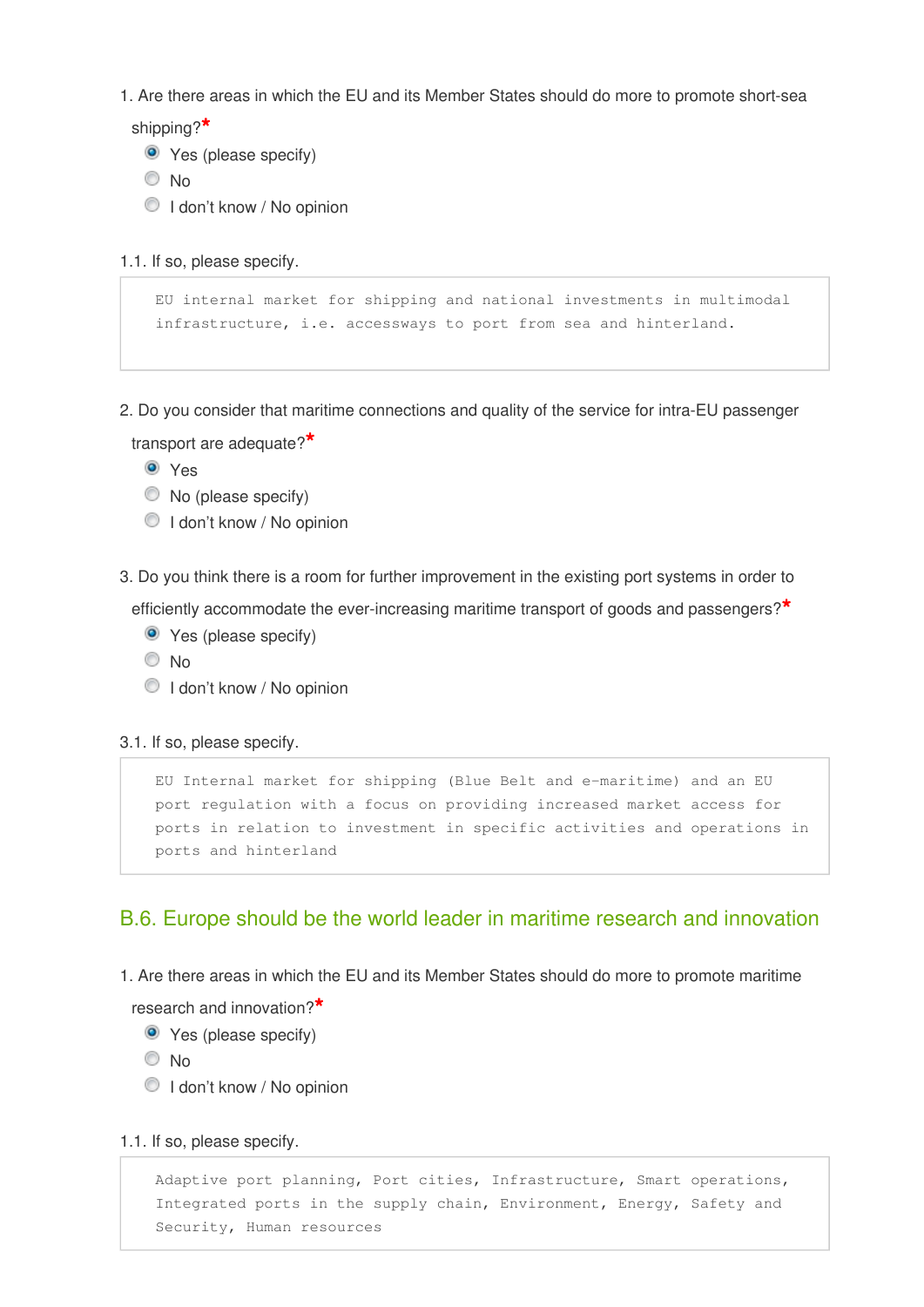2. Do you think more can be done at EU level to promote technological developments and advanced and/or innovative logistics concepts which maximise the efficiency of maritime

transport?**\***

- $\bullet$  Yes (please specify)
- © No
- <sup>O</sup> I don't know / No opinion
- 3. Are there areas in which the EU and its Member States should intensify efforts towards the
	- deployment and promotion of e-maritime /digital maritime transport services?**\***
		- Yes (please specify)
		- © No
		- $\bigcirc$  I don't know / No opinion

3.1. If so, please specify.

```
The focus of the EU should be operational solutions that interact with
commercial partners' operations and thus simplification of rules in the
broad sense
```
4. Are you aware about any successful initiatives from the private sector or are there any innovative actions applied in your working environment which maximises the efficiency of

maritime transport?**\***

- $\bullet$  Yes (please specify)
- <sup>O</sup>No
- <sup>O</sup> I don't know / No opinion

### B.7. Other

1. Please add any other relevant comment/suggestion/ issue you wish to mention.

2. Please upload any additional contribution (e.g. position papers).

### **Useful links**

[About this consultation \(http://ec.europa.eu/transport/modes/maritime/consultations/2015-mts-review\\_en.htm\)](http://ec.europa.eu/transport/modes/maritime/consultations/2015-mts-review_en.htm)